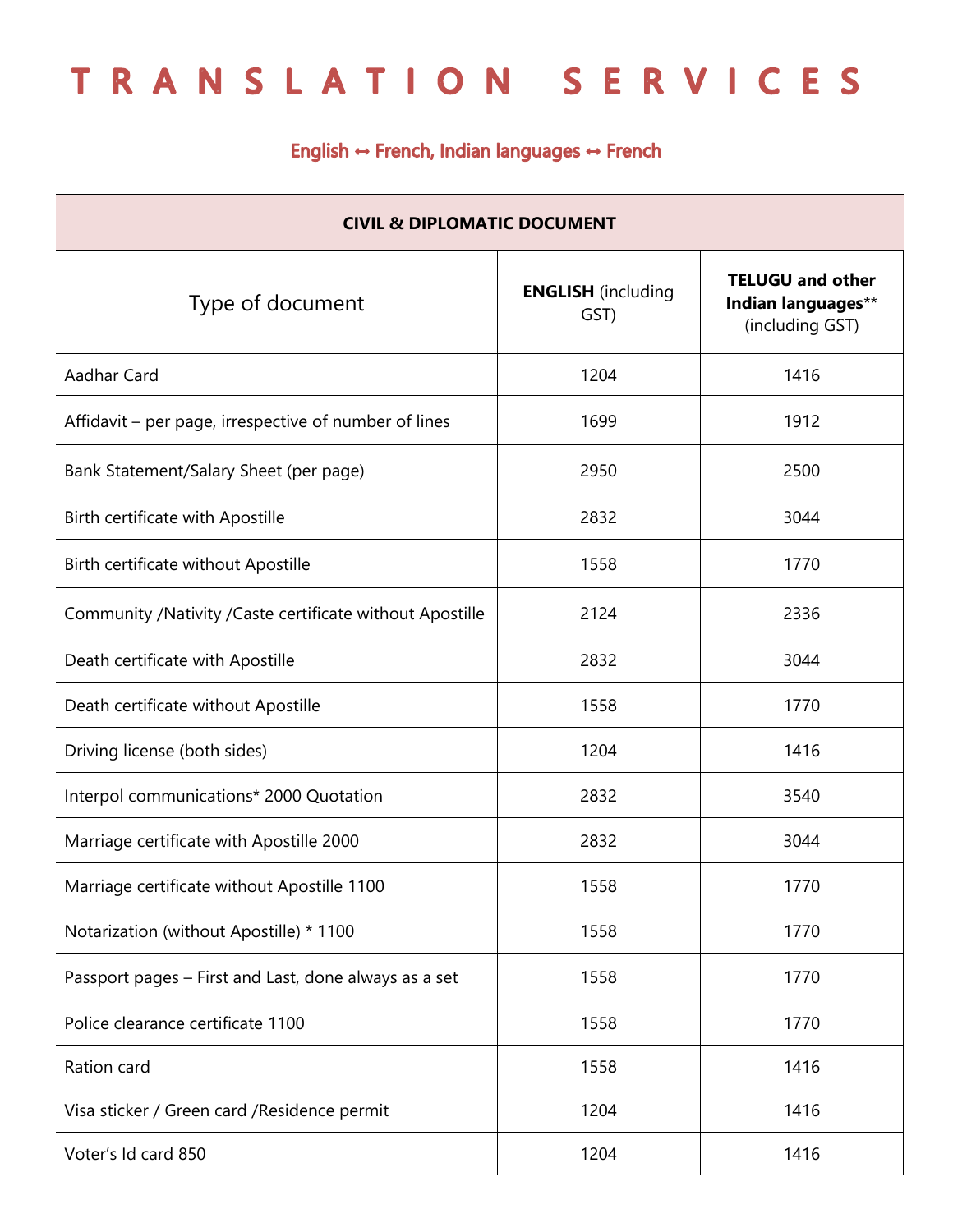| Apostille of any educational document                                   | 1558 | 1770 |
|-------------------------------------------------------------------------|------|------|
| Conduct certificate                                                     | 1558 | 1770 |
| Degree certificate                                                      | 2124 | 2336 |
| Degree consolidated mark sheet 3000                                     | 4248 | 4460 |
| Degree individual semester mark sheet                                   | 2124 | 2336 |
| HSC/Intermediate/ 12th standard mark sheet                              | 1699 | 1911 |
| Letter of admission / Letter of merit Quotation                         | 2124 | 2360 |
| Post graduate consolidated mark sheet                                   | 4248 | 4460 |
| Post graduate degree certificate                                        | 2124 | 2336 |
| Post graduate individual semester mark sheet                            | 2124 | 2336 |
| Reference letter from educational institutions not<br>beyond 500 words* | 2124 | 2336 |
| SSC / 10th Standard mark sheet                                          | 1699 | 1912 |
| Transfer certificate                                                    | 1699 | 1912 |
| Ph,D Degree / Viva-voce documents *                                     | 4316 | 4316 |

## **TECHNICAL DOCUMENTS**

|                            | <b>French to English</b>    | <b>English to French</b>   | <b>Indian languages to French</b> |
|----------------------------|-----------------------------|----------------------------|-----------------------------------|
|                            | excluding 18% GST           | excluding 18% GST          | excluding 18% GST                 |
| <b>Basic rate per word</b> | INR 7.5 (general)           | INR 9 (general)            | INR 12 (general)                  |
|                            | INR 8.5 (technical / legal) | INR 10 (technical / legal) | INR 14 (technical)                |

For all documents: In cases where "word count" principle cannot be applied (pdf, diagrams, tables, etc.) a *consolidated amount will be quoted for the same*.

Quotation for regular documents will be provided for free within 48 hours.

For technical, scientific, legal, commercial, and any other documents above 3000 words, a quotation fee of INR 1500 (deductible from the total amount paid for the translation).

For all translation requirements, unless informed otherwise by AFH, clients are required to *make full payment in advance of the amount quoted*. All payments made after 2 PM will be considered under the next calendar day. Time frames for translation requests are based only on working day calendar.